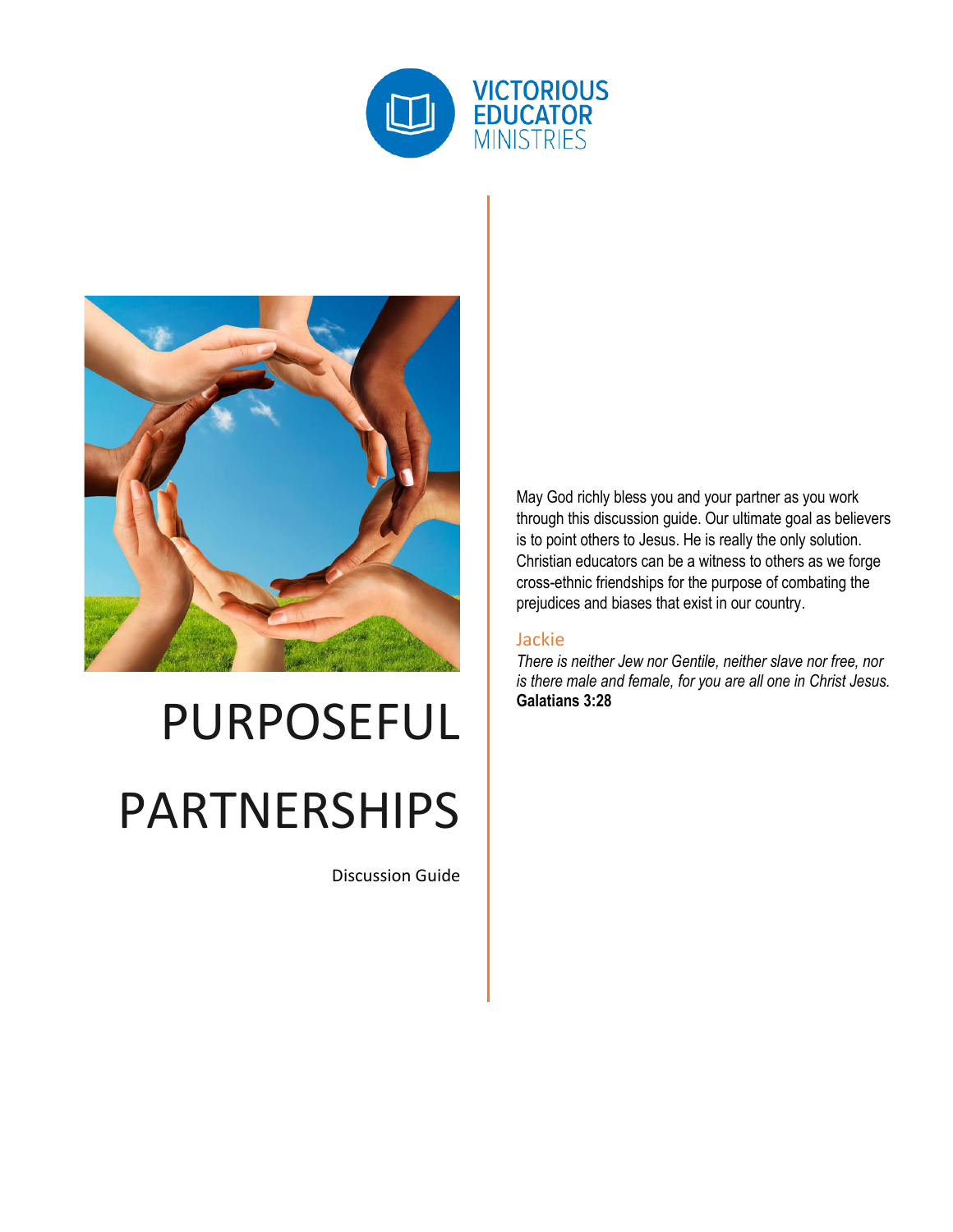

## **PURPOSEFUL PARTNERSHIPS**

## *Guidelines*

Victorious Educator Ministries (VEM) is a forum to support, empower, ignite, and encourage educators around the world to live out their Christian faith in the workplace—in front of kids, parents, and colleagues. Our Christian walk must be characterized by love and acceptance of all groups of people. As a result, we must seek to understand the backgrounds and cultures of those we serve. One way we can do this is to engage in open and honest dialogue with a fellow sister/brother in Christ.

As you begin your journey with a purposeful partnership, please abide by the guidelines listed below.

- Commit this partnership to the Lord. Pray for His blessing and guidance for the relationship.
- Have an open mind and heart. Listen and seek to understand. Ask questions respectfully.
- Let go of defensiveness.
- Be respectful. It isn't about feeling respect; it is about showing respect.
- Be honest while maintaining a posture of kindness.
- Practice humility.
- Provide assistance when requested.
- Give encouragement.
- Support each other through prayer.
- Keep ALL conversations confidential.
- Refrain from political discussions. Keep the focus on the cause of Christ.
- Connect regularly. We recommend connecting one or two times a month.
- Follow the discussion guides for the first five meetings. Please begin and end with prayer. Prayers have been included, but feel free to use your own words and speak from your heart. It isn't about reading a prayer but communing with our Heavenly Father and inviting Him into our conversations.

Relationships take time. The more you interact, the better. The discussion guides are only meant to get you started. It is our desire that your relationship grows into a purposeful partnership that increases understanding, breaks down barriers, and combats any form of racism. All children and adults in our learning organizations deserve to feel valued and accepted. As we learn and grow together, we will not only be better for those around us, we will be better for ourselves. May God bless you and your partner as you draw near to Him and develop a lifelong friendship.

*Note: If at any time you feel your partnership is not working, please let us know, and we will find you a new partner. No questions will be asked. We are all human, and sometimes things just don't work out. Please go to [www.victoriouseducator.com/purposefulpartnerships.](http://www.victoriouseducator.com/purposefulpartnerships)*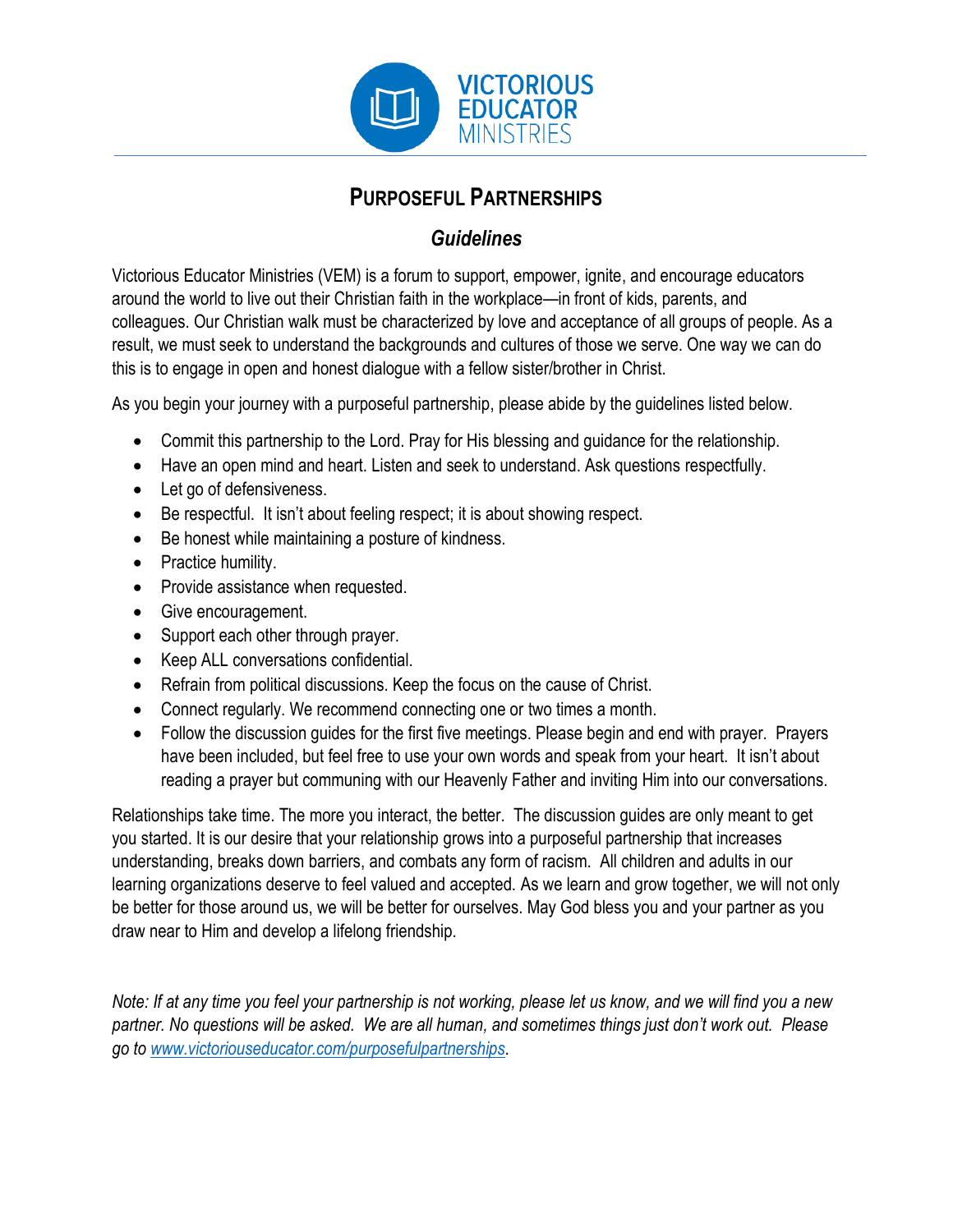

## *Meeting 1*

*Purpose: To get to know each other on a personal level.*

#### **Introductions, please!**

#### **Opening Prayer:**

*Dear Father, you are our Lord, our Holy one, our Creator, and our King. We desire to love you, listen to your voice, and hold fast to you. We give this time to you. May we be pleasing in your sight. Thank you for giving us the opportunity to make a new Christian friend and to explore all you have to teach us through each other. Bless our conversation, and draw us near to you. We love you and praise you.* 

#### *In Jesus' name. Amen.*

Begin this session by reading through and agreeing to the guidelines listed above.

#### **Potential Questions:**

- 1. Where do you live, and what is your job?
- 2. Who are the members of your family?
- 3. What do you enjoy doing outside of work?
- 4. What's your ethnic and religious heritage?
- 5. What are you hoping to gain from this partnership?

Please ensure both partners have equal time to share. If other questions arise, feel free to stray from or add to this list. The goal is to begin to know each other and form a connection. Remember, relationships take time.

**Scripture:** *But the fruit of the Spirit is love, joy, peace, forbearance, kindness, goodness, faithfulness, gentleness, and self-control. Against such things there is no law.* **Galatians 5:22**

What might this Scripture mean to you regarding this new partnership?

Set up your next time to visit. Make an appointment!

#### **Closing Prayer:**

*Mighty God, we praise you! We exalt you for everything in Heaven and earth is yours. You knew this partnership was going to occur long before we did. Thank you for the opportunity to learn about each other. We dedicate this new relationship to you. Help us to be open to share as we grow closer. May your Holy Spirit be ever present during our time together. We look forward to how you are going to work through this relationship.*

*In Jesus' name. Amen.*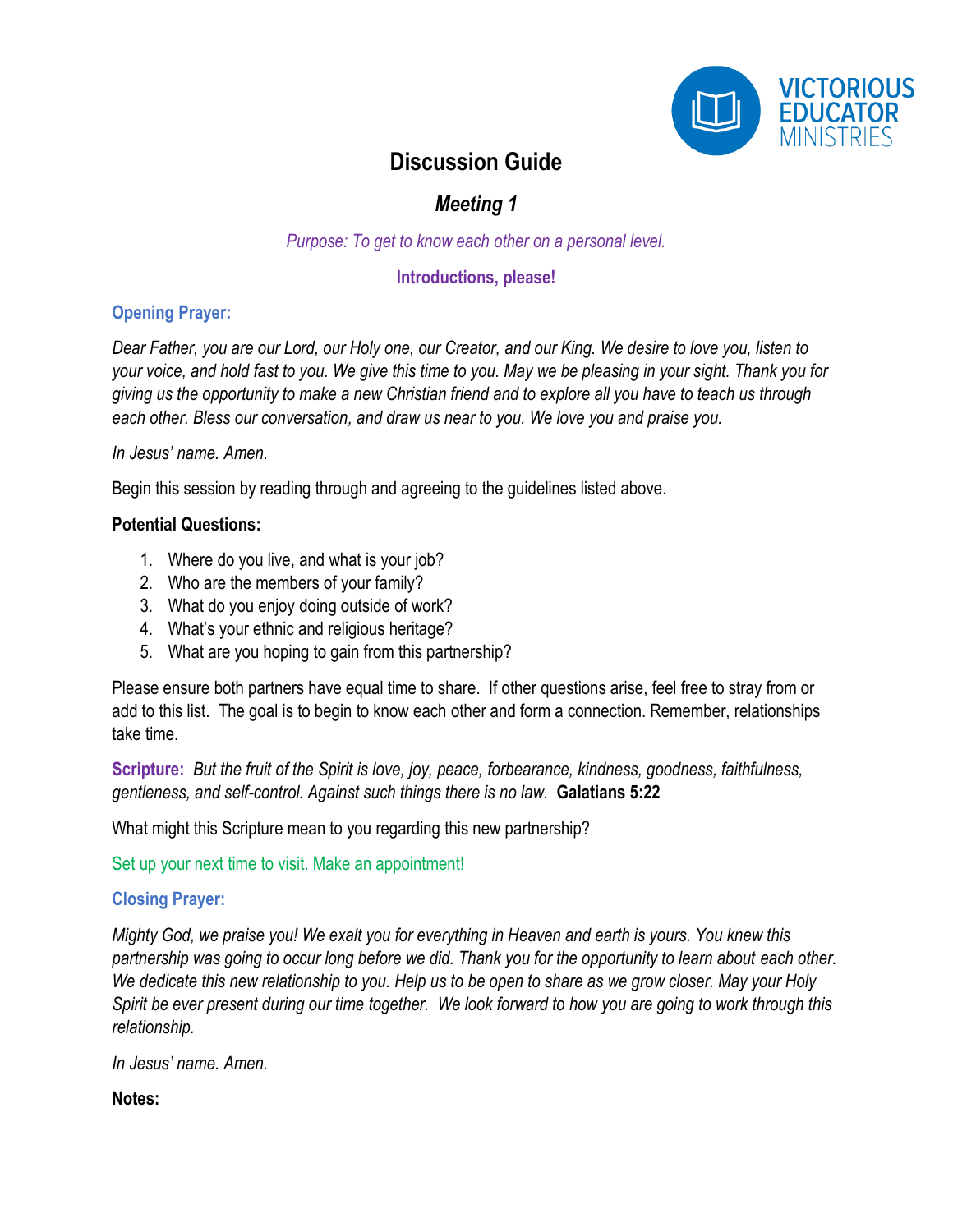

## *Meeting 2*

*Purpose: To get to know each other on a personal level.*

#### **Let's learn more about each other!**

#### **Opening Prayer:**

*Dear Lord, as the prophet Isaiah claims, you are my God! I will exalt you and praise your name, for in perfect faithfulness you have done marvelous things, things planned long ago. We thank you for your provision and your sovereignty. We know this new relationship has passed through your fingers, and we dedicate this time to you. Be present in our conversation, guide our thoughts, and fill our hearts with your love.* 

*In Jesus' name. Amen.*

#### **Potential Questions:**

- 1. What are some of your favorite foods?
- 2. How does your family celebrate Christmas?
- 3. Where did you grow up? Describe your childhood.
- 4. How do you feel your upbringing has impacted your view of racism?
- 5. Where did you go to college? Recount some of your memorable experiences.
- 6. What do you like the most about your job?

Please ensure both partners have equal time to share. If other questions arise, feel free to stray from or add to this list. The goal is to begin to know each other and form a connection. Remember, relationships take time.

**Scripture:** *A new command I give you: Love one another. As I have loved you, so you must love one another. By this everyone will know that you are my disciples, if you love one another.* **John 13:34-35**

What might this Scripture mean to you as you interact with people who have opinions and views different than yours?

Set up your next time to visit. Make an appointment!

#### **Closing Prayer:**

*God you are so good. You are faithful in all you do. You love righteousness and justice. We are blessed by your unfailing love. We thank you for the experiences you have provided that shape who we are, but we know we have much to learn. We are grateful for the transforming power of the Holy Spirit and look forward to growing in our walk with you. As we prepare to talk next time, break down any barriers that may exist so our hearts will be open to your truths. We love you.* 

*In Jesus' name. Amen.*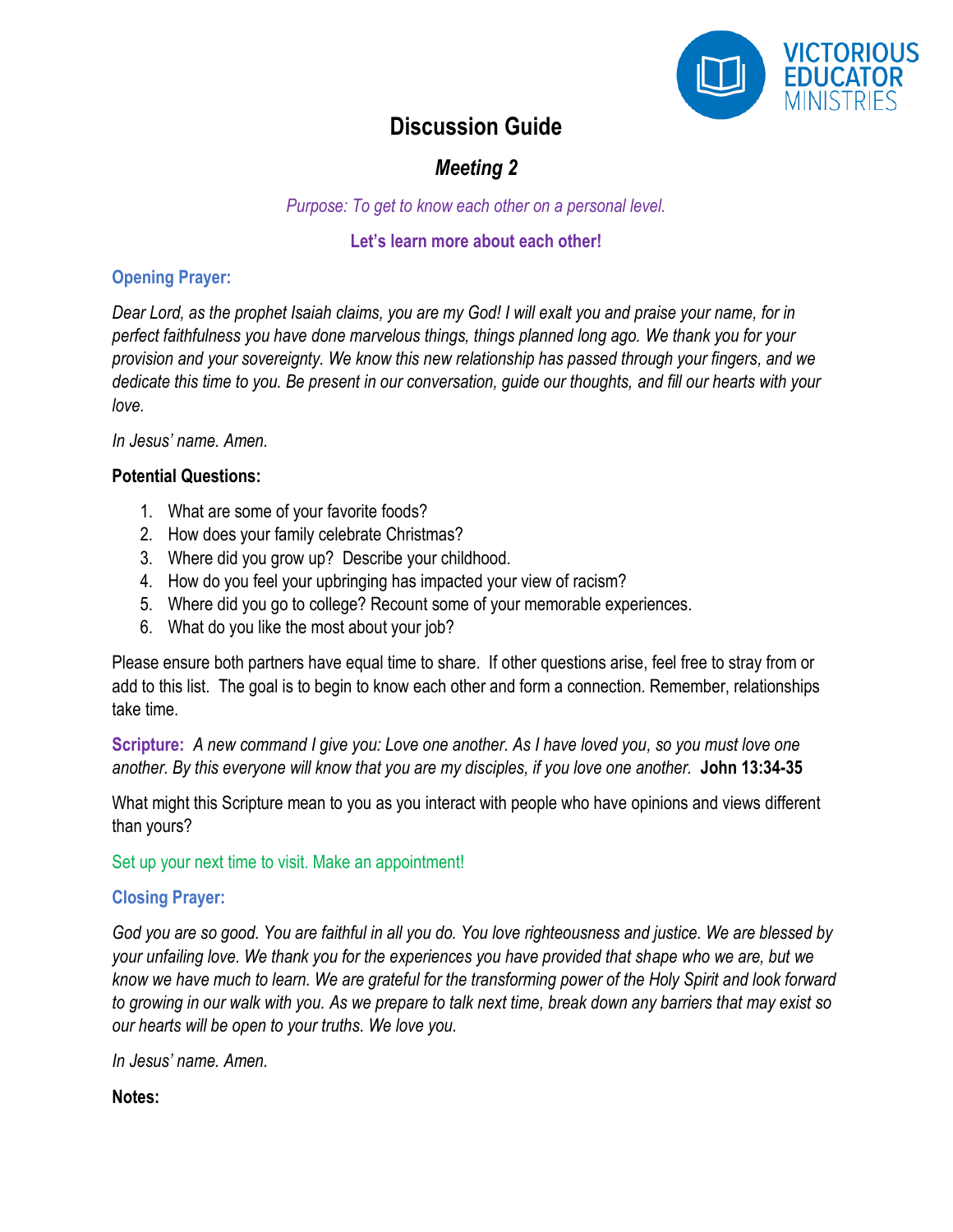

## *Meeting 3*

*Purpose: To discover experiences with racism.*

#### **Let's start talking!**

#### **Opening Prayer:**

*Mighty God, in your hand is the life of every creature and of all mankind. You are righteous in all your ways and loving toward all you have made. We praise you, Lord. Today we begin some tough conversations. Help us to lean into the uncomfortableness knowing that your mercy abounds. Help us to let go of pride, or shame, or anything that gets in the way of true transparency. Give us a spirit of grace. We seek to be more like Jesus. Bless our time together.*

*In Jesus' name. Amen.*

#### **Potential Questions:**

- 1. What's your earliest memory of becoming aware that some people looked different from you?
- 2. What's your earliest memory of becoming aware of racism?
- 3. Do you have friends from different ethnic groups? Describe those relationships.
- 4. How would you define racism?
- 5. What experiences (or lack thereof) have you had regarding racial bias or inequity?

**Scripture:** *Therefore, since we are surrounded by such a great cloud of witnesses, let us throw off everything that hinders and the sin that so easily entangles. And let us run with perseverance the race marked out for us, fixing our eyes on Jesus, the pioneer and perfecter of faith.* **Hebrews 12:1-2** 

What things do you do to help keep your eyes fixed on Jesus?

#### Set up your next time to visit. Make an appointment!

#### **Closing Prayer:**

*God of mercy and grace, we honor you. You are our everything, and you are enough. We know that no matter what, you will never leave or forsake us. Your faithfulness endures forever. Thank you for our time together and for the chance to share our experiences. Forgive us for where we have failed to see others as you do. Fill us with your love, and help us to see each person through the eyes of your son, Jesus. We thank you for Jesus. Without Him we would all be lost. Speak to our hearts this week and prepare us for our next conversation. May we be honoring to you in all we say and do.* 

*In Jesus' name. Amen.*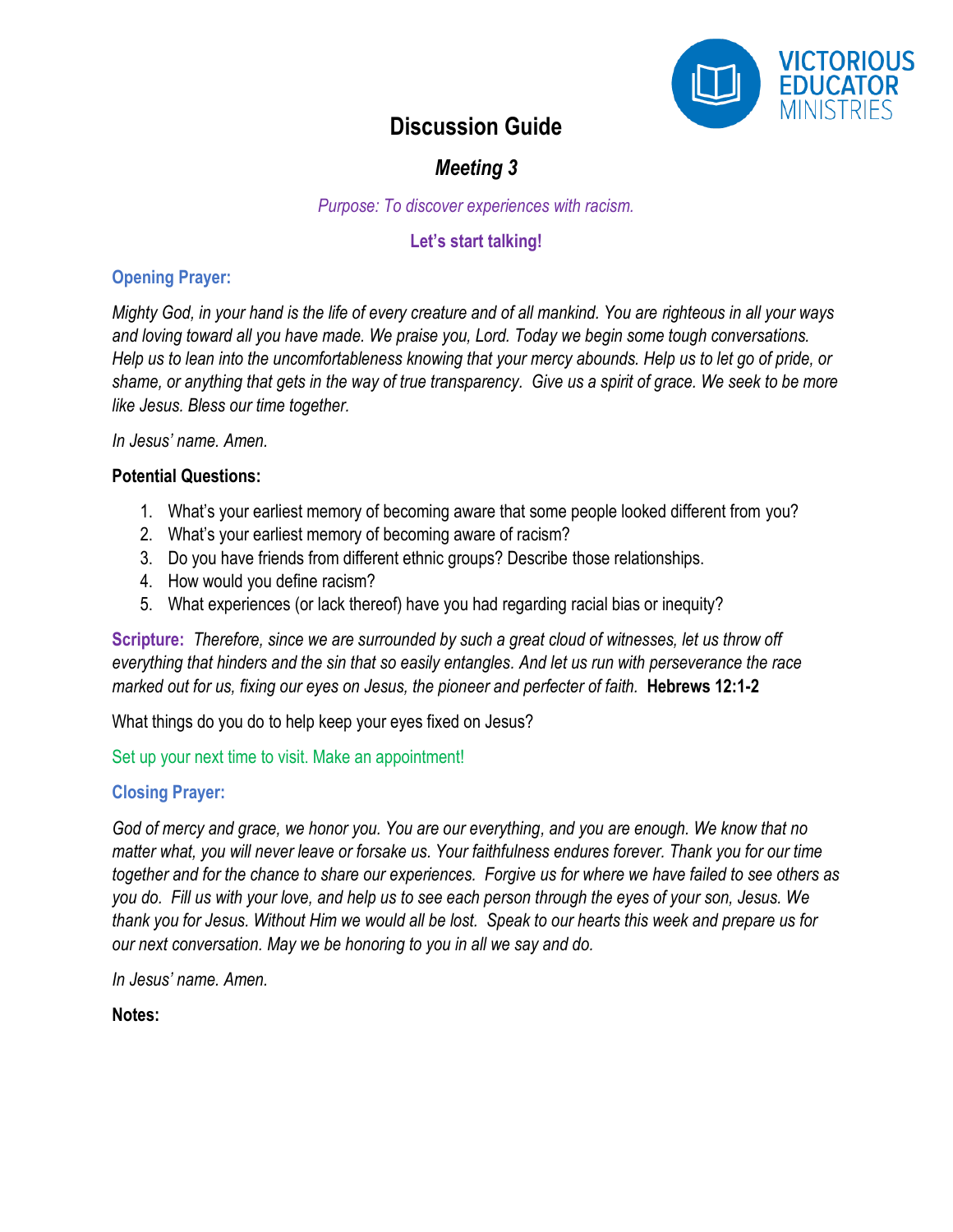

## *Meeting 4*

*Purpose: To discover ways to combat racism.*

#### **Let's build bridges!**

#### **Opening Prayer:**

*Our gracious heavenly Father, we praise you this day. We acknowledge that you are in charge of all things. We thank you that your plans are for us to prosper and that you desire to give us a hope and a future. We know that our future involves serving you and loving others. Guide our conversation today. Fill us with a desire to learn and understand what we can do to break down the barriers that divide us. We commit this time to you. Use it to draw us closer to you and to each other.*

*In Jesus' name. Amen.*

#### **Potential Questions:**

- 1. Do you feel white people have advantages over people from other races? Why or why not?
- 2. What's one way you think your life would have been different had you been born another race?
- 3. What is one way you think you could connect with people who have differing views about race?
- 4. What experience have your students had with racism?
- 5. Is there anything, no matter how small, that you are willing to commit to doing to end racism that you are not already doing?

**Scripture:** *Love must be sincere. Hate what is evil; cling to what is good.* **Romans 12:9**

How do you balance loving others and at the same time taking a stance against evil?

Set up your next time to visit. Make an appointment!

#### **Closing Prayer:**

*Precious Father, we are humbled to come into your presence. How great you are! You are beyond our understanding, and yet you love us. Fill us with your Holy Spirit, and help us to be obedient to your call on our lives. Give us courage to do what is right. Lift us up. May all that we say and do bring glory to your name, O Lord. We thank you for the opportunity to join you in your work. Fill us with your love so we may love others. Continue to bless this partnership as we seek you with all our hearts.*

*In Jesus' name. Amen.*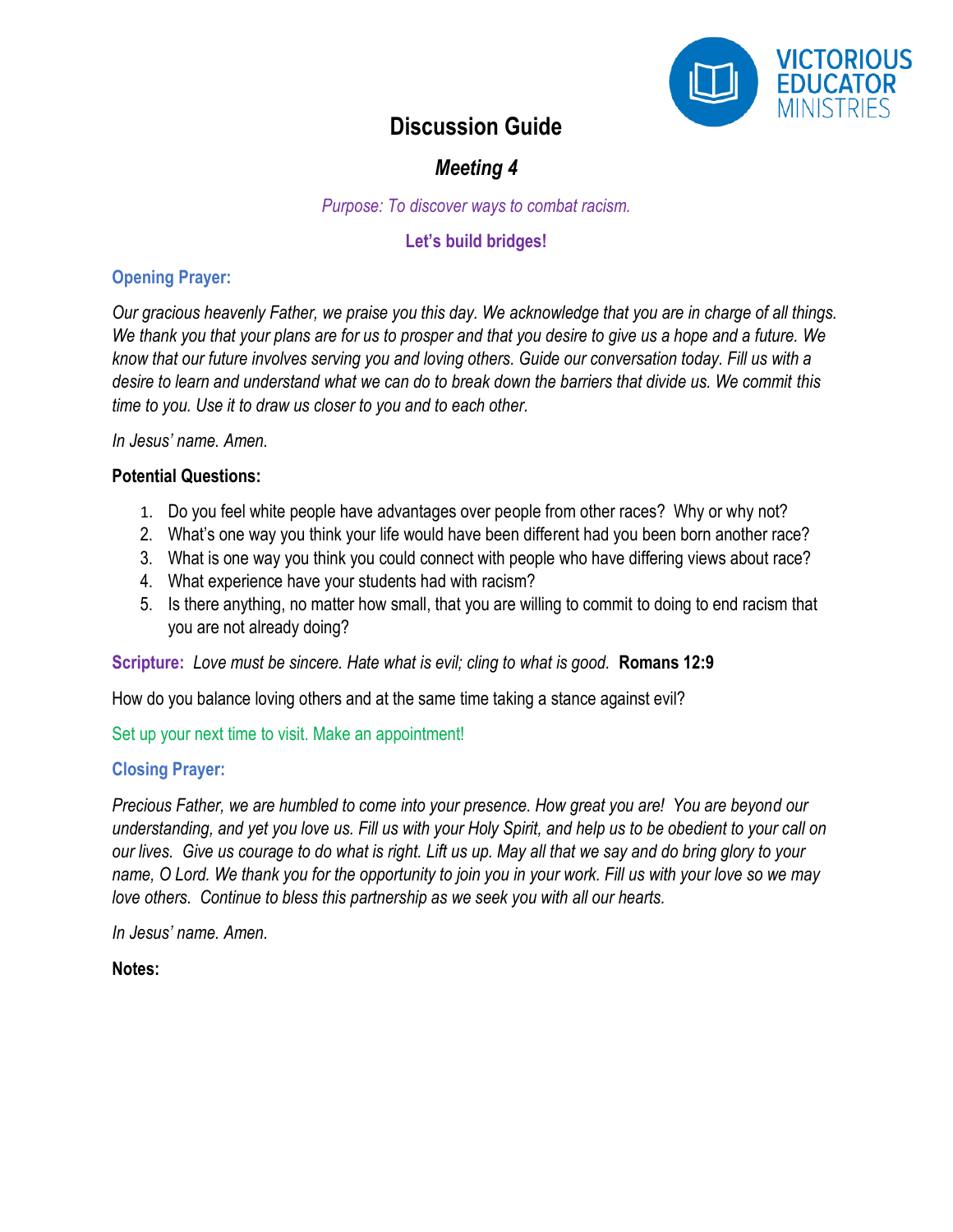

## *Meeting 5*

*Purpose: To continue the dialogue.*

#### **Let's grow together!**

#### **Opening Prayer:**

*Our Father, how great are your works! Your righteousness endures forever. You, Lord, are gracious and compassionate. As your chosen people, holy and dearly loved, helps us to put on compassion, kindness, humility, gentleness, and patience. Give us wisdom and discernment as we seek out ways to create learning environments free from bias and prejudice. We desire to shine your light into dark places so others will come to know you. Guide our dialogue, and give us courage to do what you ask us to do. We love you.*

*In Jesus' name. Amen.*

#### **Potential Questions:**

- 1. How is your school addressing the issues of racism?
- 2. What can you do in your classroom to create an inclusive and accepting learning environment free from prejudice?
- 3. What books have you read to increase your understanding of issues surrounding the racial divide?
- 4. Talk about a time when someone else said or did something racist and how you interrupted it.
- 5. Talk about a time when someone else did or said something racist and you didn't speak up and why.
- 6. What is one thing you have learned by being part of this partnership?

**Scripture:** *Do not confirm to the pattern of this world, but be transformed by the renewing of your mind. Then you will be able to test and approve what God's will is—his good, pleasing and perfect will.*  **Romans 12:2**

What are some ways you try to keep your mind on things of God versus letting the world influence you?

Set up your next time to visit. Make an appointment!

#### **Closing Prayer:**

*Dear Heavenly Father, there is none like you. We are nothing without you. We thank you for your presence and guidance in our conversations. We thank you for the gift of friendship, and we pray Lord that you will continue to bless this relationship. Guide us in our next steps as we continue to grow as Christian educators. Help us to let our light shine so others will see our good works and glorify your name. May we bring glory and honor to you.*

*In Jesus' name. Amen.*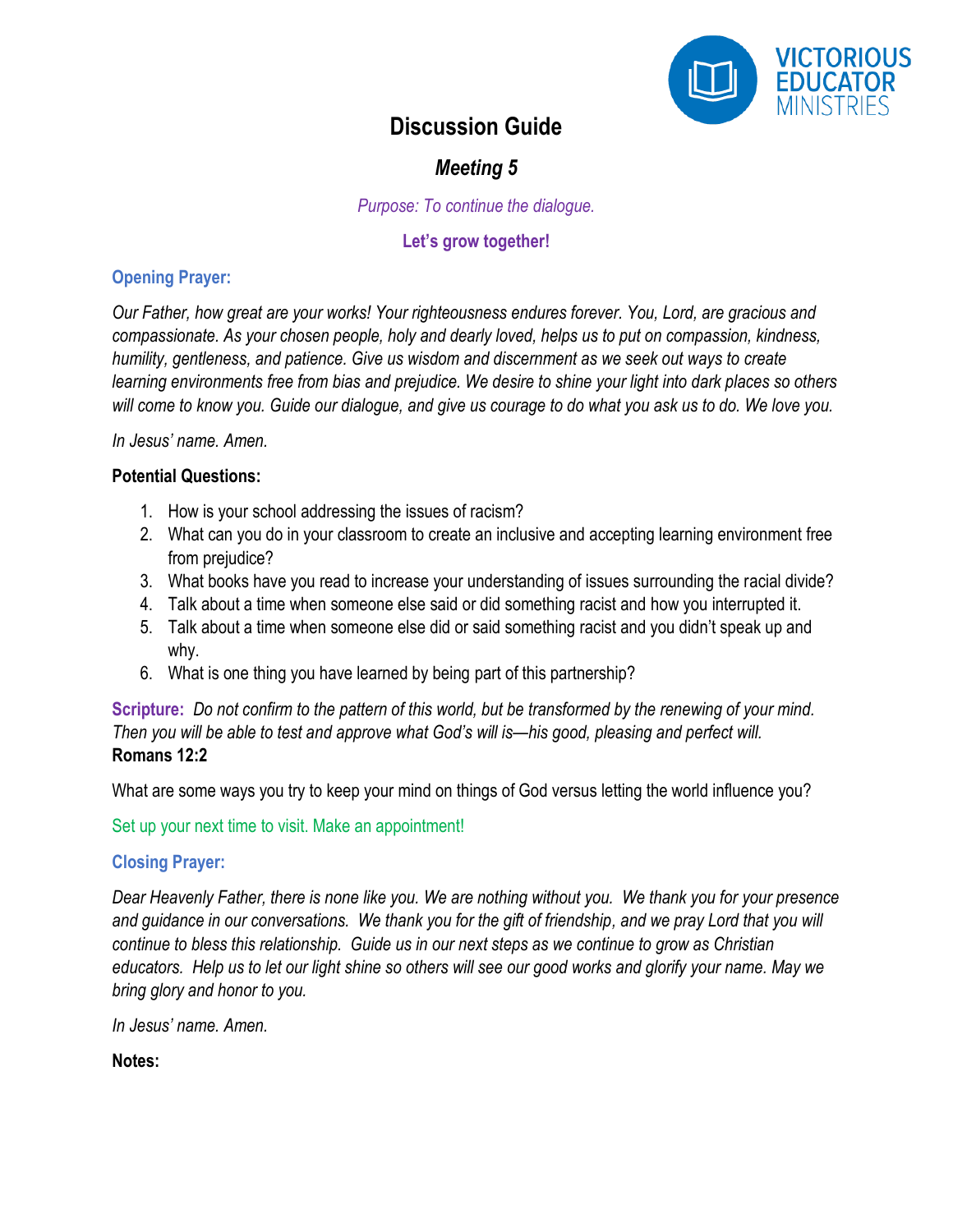

# **Next Steps**

VEM will be conducting some follow-up ZOOM sessions for the purpose of debriefing as a community. Announcements for these sessions will be posted in the VEM Facebook Group in addition to email. VEM will also be posting **Topic Tuesday** in the Victorious Educator Facebook Group. The topic will focus on learnings from **Purposeful Partnerships**.

By now we hope the relationship with your partner is well underway, and we pray the two of you will continue to meet on a regular basis. Keep the conversation going, build the relationship, and actively seek out ways to not only create classroom environments free of racial bias but classrooms that encourage equality and acceptance of all ethnic groups.

Highlighted below are some potential next steps for your partnership.

- 1. Continue an informal dialogue and prayer time.
- 2. Discuss topics that your school is addressing.
- 3. Debrief YouTube lectures.
- 4. Participate in a formal or informal book study.

Some resources you may want to consider reading and discussing together are listed below.



<https://www.newharbinger.com/search/site/RAcial%20Healing%20Handbook>



<https://bethebridge.com/>



<https://store.tonyevans.org/>